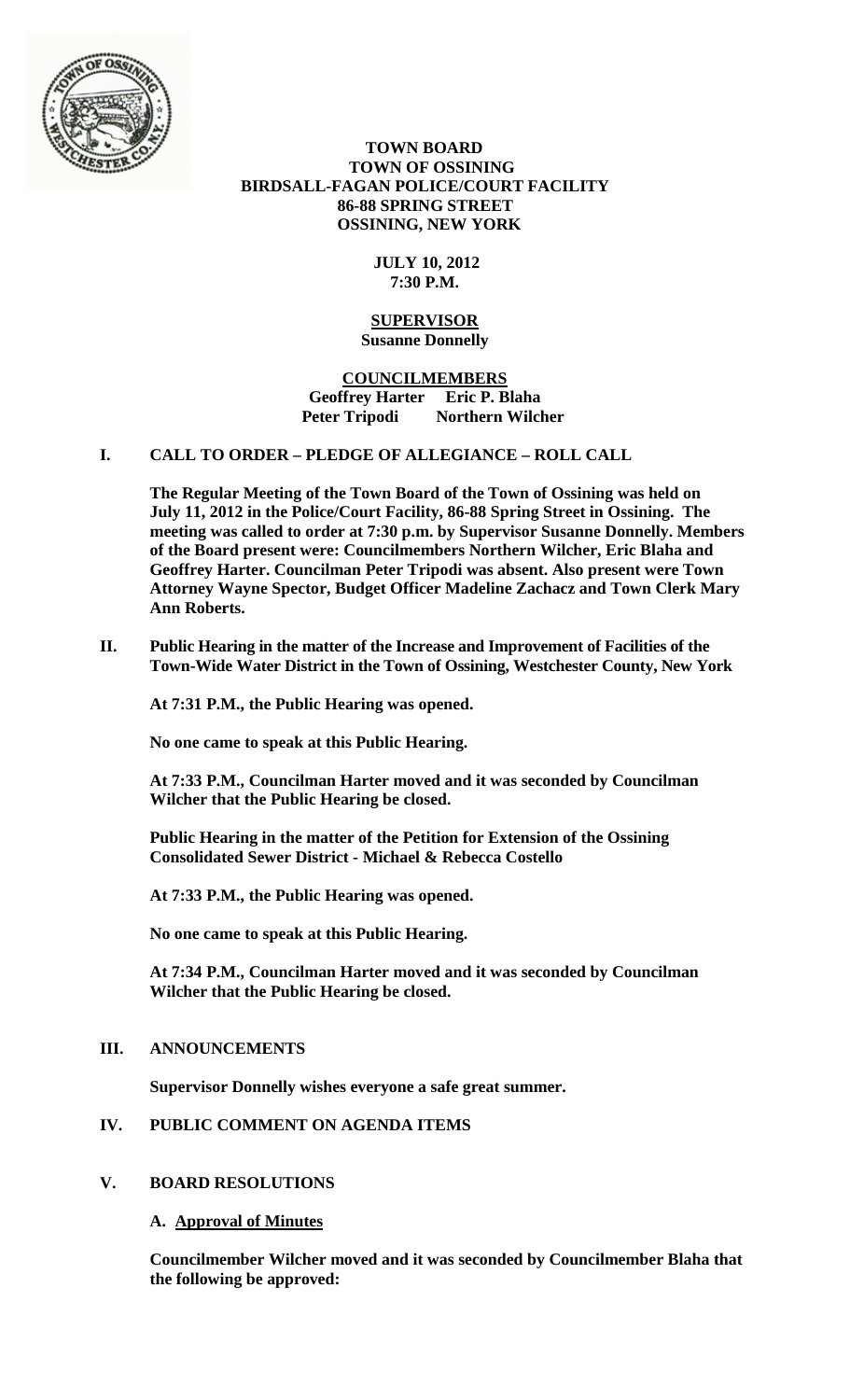**Resolved, that the Town Board of the Town of Ossining hereby approves the June 26, 2012 Minutes of the Regular Meeting as presented. Motion Carried: Unanimously**

## **B. Approval of Voucher Detail Report**

**Councilmember Harter moved and it was seconded by Councilmember Blaha that the following be approved:**

**Resolved, that the Town Board of the Town of Ossining hereby approves the Voucher Detail Report dated July 10, 2012 in the amount of \$268,427.71**

**Motion Carried: Unanimously**

#### **C. Highway Department- Promotion**

**Councilmember Wilcher moved and it was seconded by Councilmember Blaha that the following be approved:**

**Whereas, the Highway Department has seen a vacancy in their staff for an Motor Equipment Operator;**

**Therefore be it resolved that the Town Board hereby authorizes the promotion of Kevin Moore from Road Maintainer to Motor Equipment Operator (MEO) at a**  salary of \$74,294 effective June 27<sup>th</sup> 2012, with the understanding that this pay shall **not be retroactive.**

**Motion Carried: Unanimously**

### **D. Resolution To Permit The Payment for Vacation**

**Councilmember Harter moved and it was seconded by Councilmember Wilcher that the following be approved:**

**WHEREAS, Nelga A. Farrelly began working for the Town of Ossining on or about January 1, 1994 and was appointed by the Town Board on January 11, 1994; and**

**WHEREAS, on January 10, 1995, Nelga A. Farrelly was appointed to a full-time position of Deputy Receiver of Taxes effective January 1, 1995, and has been reappointed each year through the present; and**

**WHEREAS, on January 26, 1999, the Town Board of the Town of Ossining recognized her full-time employment status for the period January 1, 1994 through December 31, 1994 by resolution granting her longevity in the calendar year 1999 pursuant to Town Policy; and**

**WHEREAS, she met the criteria and performed the duties of a full-time employee of the Town of Ossining as a Deputy Receiver of Taxes during the period of January 1, 1994 through December 31, 1994, but was not credited with service during that period for ten (10) days of holiday and vacation time for purposes of calculating the retirement system benefit to which she is entitled under the New York State Retirement System; and**

**WHEREAS, employees of the Town of Ossining working similar hours did receive such credit during the period in question; and**

**WHEREAS, by resolution dated July 27, 2011 the Board authorized Nelga A. Farrelly to be considered a full-time employee of the Town of Ossining for the period January 1, 1994 – December 31, 1994, and to purchase back ten (10) days of holiday and vacation time in accordance with the rules and regulations of, and**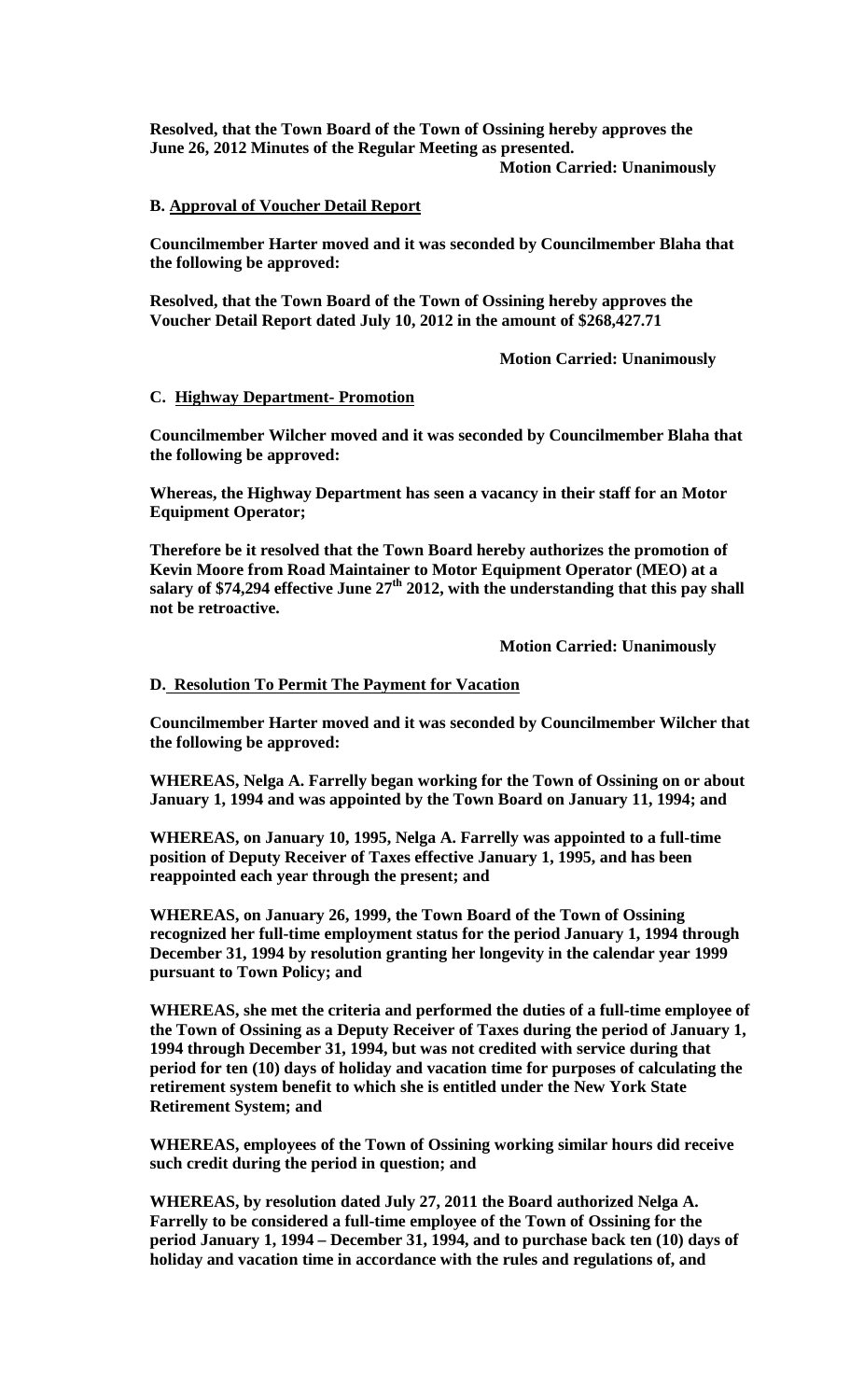**subject to the review of, the New York State Retirement System and in accordance with an agreement deemed suitable by the Town Attorney; and**

**WHEREAS, the Retirement System has informed Ms. Farrelly and the Town that it cannot lawfully authorize service credit for such holidays and vacation unless that time was paid service;** 

**NOW THEREFORE, BE IT RESOLVED, that the Town Board hereby authorizes the payment to Ms. Nelga Farrelly of ten (10) days of holiday and vacation time that she accrued and earned in 1994, which represents seventy (70) hours of holiday and vacation time at the 1994 hourly rate of eleven (\$11.00) dollars per hour for a total of seven hundred seventy (\$770.00) dollars, less appropriate tax withholding and other applicable payroll taxes;**

**BE IT FURTHER RESOLVED, that the Board directs that, consistent with any applicable laws, rules and/or regulations, an amended earnings report be filed with the New York State Employees Retirement System reflecting such information as is necessary and required regarding the payment to Ms. Farrelly for ten (10) days of holiday and vacation time that she accrued and earned in 1994.**

**Motion Carried: Unanimously**

#### **E. Personnel- Parks Department- Seasonal Appointment**

**Councilmember Blaha moved and it was seconded by Councilmember Wilcher that the following be approved:**

**Resolved, that the Town Board of the Town of Ossining hereby appoints Jarron Thomas, Ossining, to the seasonal position of Laborer in the Parks Department effective July 5th, 2012 at \$9.00/ hr.**

**Motion Carried: Unanimously**

#### **F. Personnel-Justice Court-Part-time Appointment**

**Councilmember Harter moved and it was seconded by Councilmember Wilcher that the following be approved:**

**Resolved that the Town Board of the Town of Ossining hereby appoints Lucia Piscopiello, Ossining to the position of Intermediate Clerk in the Town Justice effective July 2nd 2012 at the \$10/hr.**

**Motion Carried: Unanimously**

#### **G. Budget Adjustment – Capital Projects #2008-2161**

**Councilmember Wilcher moved and it was seconded by Councilmember Blaha that the following be approved:**

**Whereas, the Town opened Capital Project #2008-2161 entitled "Confined Space Equipment" with an original budget of \$25,000; and**

**Whereas, the Town has chosen to close said Capital Project and transfer surplus to debt service in the amount of \$8,111.51; and**

**Whereas, the Town Board hereby authorizes the appropriate surplus from debt service to highway fund to satisfy outstanding BAN balance for project in full.**

| Decrease: 037.5110.2161      | $$8,111.51 - Confined Space Equipment$  |
|------------------------------|-----------------------------------------|
| Increase: 037.9901.0900.2161 | \$8,111.51 – Transfer to Debt Service   |
| Increase: 036.0036.5036      | \$8,111.51 – Transfer from Capital Fund |